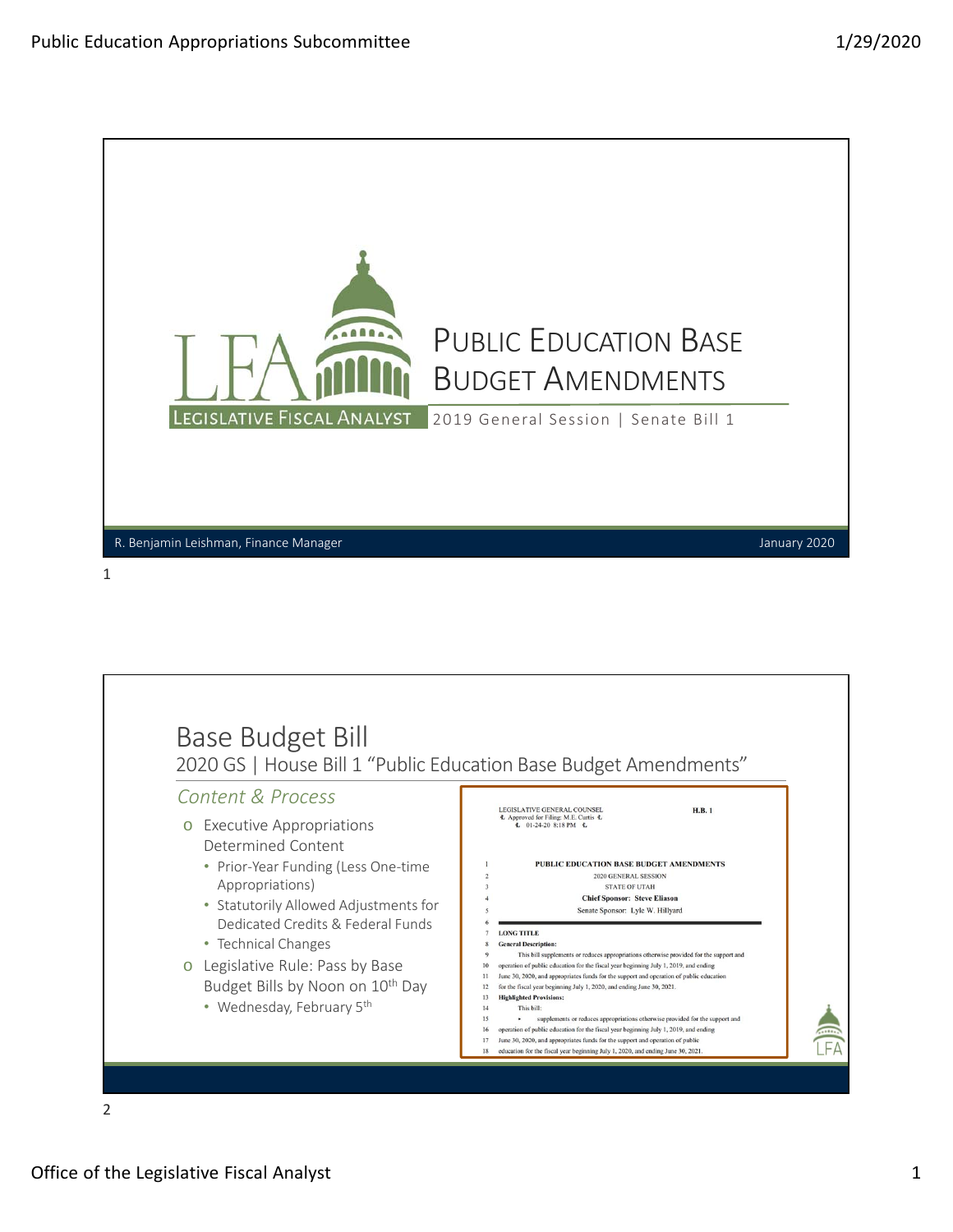

3

| <b>Public Education</b><br>Base Budget<br>Amendments:<br>2020 GS   H.B. 1<br>Initial Appropriations for<br>Fiscal Year 2021 &<br>Adjustments to Current Year<br>(FY 2020)<br>Appropriates Over \$5.5 | Money Appropriated in this Bill:<br>19<br>20<br>This bill appropriates (\$131,491,100) in operating and capital budgets for fiscal year<br>21<br>2020, including:<br>22<br>\$6,680,900 from the Education Fund; and<br>(\$138,172,000) from various sources as detailed in this bill.<br>23<br>٠<br>24<br>This bill appropriates \$80,100 in expendable funds and accounts for fiscal year 2020.<br>This bill appropriates \$5,536,284,700 in operating and capital budgets for fiscal year<br>25<br>H.B.<br>26<br>2021, including:<br>27<br>\$7,364,100 from the General Fund;<br><b>The Committee of the Committee of the Committee</b> |
|------------------------------------------------------------------------------------------------------------------------------------------------------------------------------------------------------|-------------------------------------------------------------------------------------------------------------------------------------------------------------------------------------------------------------------------------------------------------------------------------------------------------------------------------------------------------------------------------------------------------------------------------------------------------------------------------------------------------------------------------------------------------------------------------------------------------------------------------------------|
| Billion in FY 2021 from All<br>Sources                                                                                                                                                               | <b>H.B.1</b><br>$01-24-20$ 8:18 PM                                                                                                                                                                                                                                                                                                                                                                                                                                                                                                                                                                                                        |
| Appropriates from General,<br>Education, & Uniform<br>School Funds:<br>$$6.7$ M FY 2020                                                                                                              | \$32,500,000 from the Uniform School Fund;<br>28<br>٠<br>29<br>\$3,520,678,700 from the Education Fund; and<br>٠<br>30<br>\$1,975,741,900 from various sources as detailed in this bill.<br>×<br>31<br>This bill appropriates \$3,327,000 in expendable funds and accounts for fiscal year<br>32<br>2021.<br>33<br>This bill appropriates \$229,485,200 in restricted funds and account transfers for fiscal                                                                                                                                                                                                                              |

4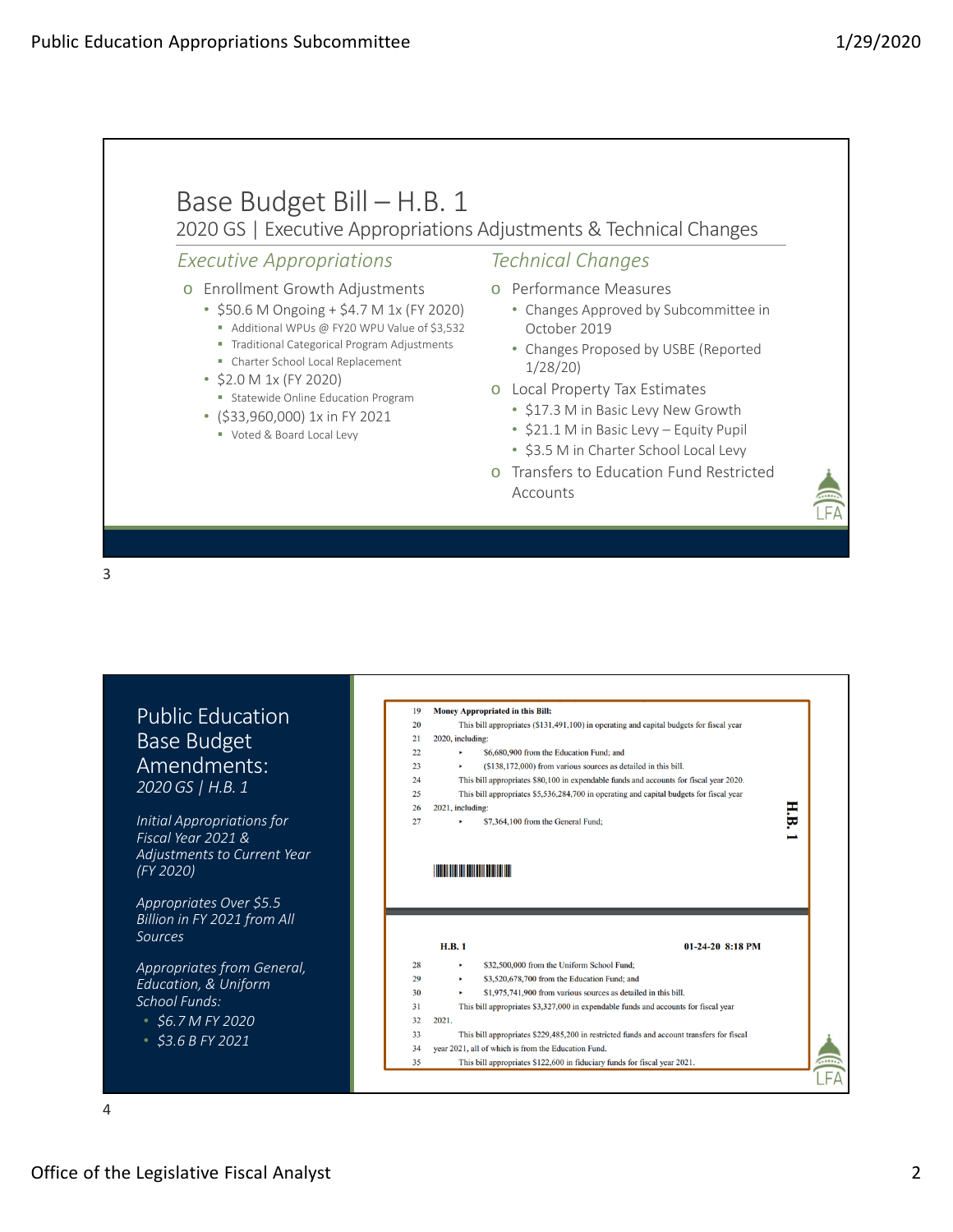

5